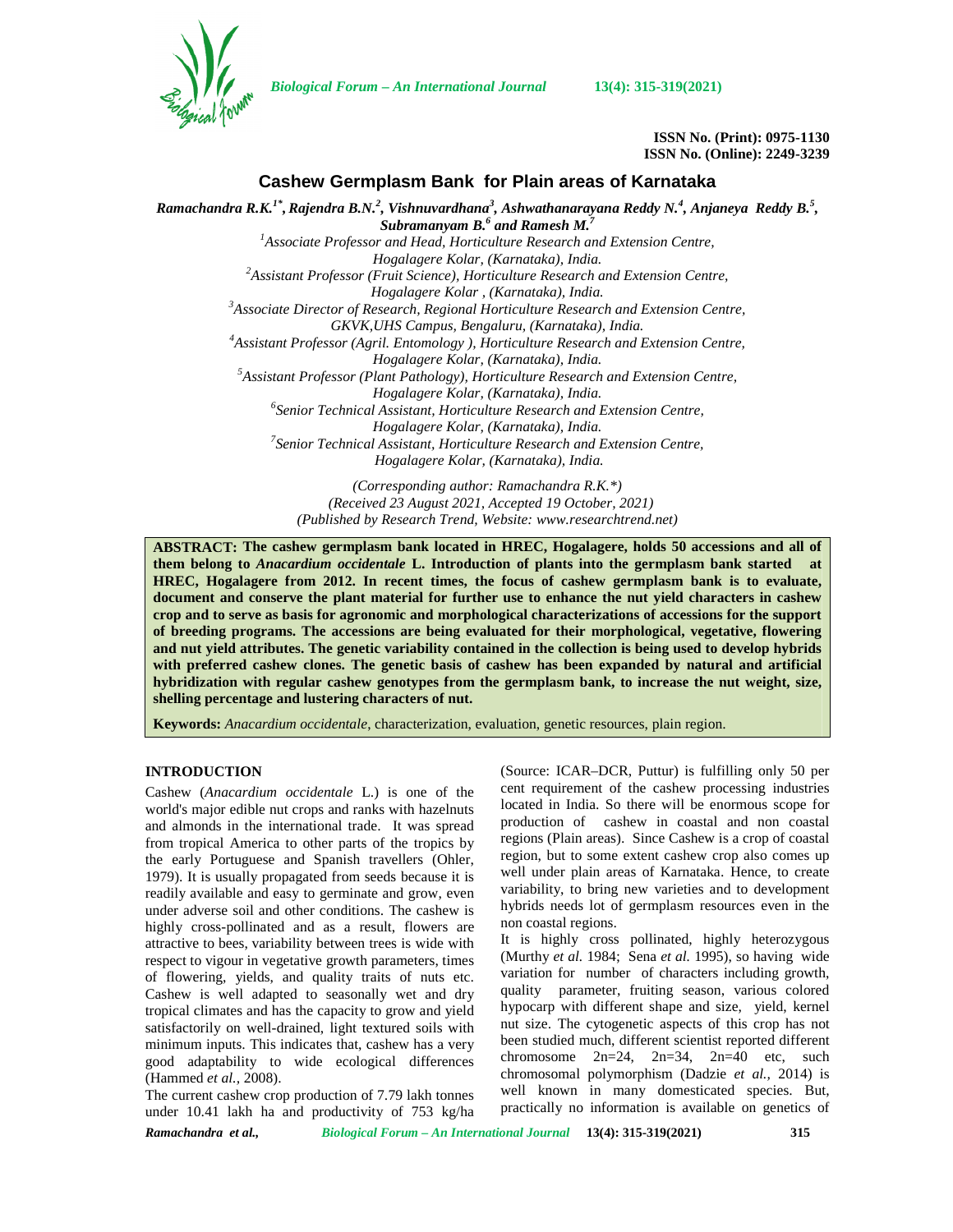crop. *Anacardium* is important genera in the family Anacardiaceae, Cashew (*Anacardium occidentale* L.) belongs to the *Anacardiaceae* family, which comprises about 70 genera and 600 species. Cashew plants vary in size from shrubs (rarely shrubs) to large trees, and are mainly restricted to tropical and subtropical regions, with relatively few principal activities of the germplasm bank are representatives in temperate climates (Barros *et al*., 1999). The cashew nut and peduncle are used for human consumption and have high nutritional importance (Santos *et al.,* 2007). The CNSL is used for making phenolic resins and friction powders for the automotive industry and it also contains bioactive substances. The wood is suitable for construction and carpentry. Large populations of cashew trees are found in natural forests and road side natural vegetation in maidan parts of Karnataka and show variability in physiological and morphological characters. However, little is known about this variability, as well as its potential use in commercialization.

Despite all the social importance and economical potential, many natural plant materials found in the wild, have a strong tendency to diminish or even disappear due to irrational exploitation of the ecosystems in which they occur (Salleh *et al.* 1989). Along with these genetic resources, a range of favorable genes and desirable traits like, e.g., fruit quality, resistance to pests and diseases, adaptation to different cropping systems and high productivity, could become extinct by genetic erosion. (Nayak, M.G. Muralidhara, 2019; Gowda *et al.,* 1989)

The introduction of material into this cashew germplasm bank, the main source of adequate materials for the development of commercial products, started in the 1980s. The aim of this presentation is to describe the main activities and goals of the cashew germplasm bank of maidan parts of Karnataka .

### **MATERIALS AND METHODS**

The experiment was laid out under AICRP on Cashew at Horticulture Research and Extension Centre, Hogalagere.

The cashew germplasm bank of maidan parts of Karnataka at HREC, Hogalagere (Fig. 1) which comes under Region III, Zone-5 (Eastern Dry Zone) of Karnataka and the coordinates are 13°19' North latitude and 78°16′ East longitudinal at an altitude/elevation of 854 m above Mean Sea Level (MSL). Among the agro climatic zone of Karnataka, Hogalagere has benefits of both South-West and North-East monsoons. The type of soil was lateritic Sandy in texture and recommended RDF (500:250:250 NPK) 10 kg FYM making of round trench of  $30 \text{cm} \times 20 \text{cm}$  size was followed uniformily for entire trees at experimentation. The annual average rainfall for the last 115 years is 722 mm per year. The collection, characterization and documentation of the accessions of cashew. Collection activities started from long back and have been continued till date. The cashew trees are planted at  $6m \times 6m$ , with a minimum of six replications. Experimental data presented refer to the observations in the years 2018 to 2020.

#### **RESULTS AND DISCUSSION**

The cashew germplasm bank holds 50 accessions and morphologically, this species shows variability in many of the morphological traits of vegetative growth and yield (Figs. 1 and 2) (Dorajeerao *et al*., 2002). Results from observations (five years age trees) of yield characters are presented (Table 1) and germplasms selected as male parents for hybridization work are listed along with the characters of importance based on which they have been selected for breeding work. Nut weight ranged from 4.7 g to 12.0 g, Nut yield ranged from 0.4 Kg to 4.8 Kg per tree, Shelling percentage ranged from 25 % to 31 %. The highest nut weight was recorded in HREC-11 (12.0g), highest nut yield was recorded in HREC-27 (4.8Kg/tree) and Maximum shelling percentage was noticed in HREC-44 (31 %). Some studies says that there is positive correlation (Anitha *et al.,* 1991; Manoj *et al.* 1994) between nut yield and flowering per shoot. Also, the total canopy area, number of perfect flowers, percent of fruit drop. weight of kernel, mean canopy spread, number of nuts/panicle, girth of tree, leaf area, duration of flowering, height of tree are also important biometric traits considered to be correlated with yield. High percent of perfect flowers are good for high yield (preferably medium sized nuts contribute towards higher yield.) (Samal *et al*. 2006; Dasmohapatra *et al.* 2012). Similarly positive correlation between nut weight & apple weight was observed. Yellow apples are often astringent & heavier than red apple. This material is still under evaluation. The high variability found among genotypes demonstrates a potential use for breeding (Masawe, 1994).



*Ramachandra et al., Biological Forum – An International Journal* **13(4): 315-319(2021) 316 Fig. 1.** Different types of Cashew fruits with nuts found in HREC, Hogalagere Germplasm Bank.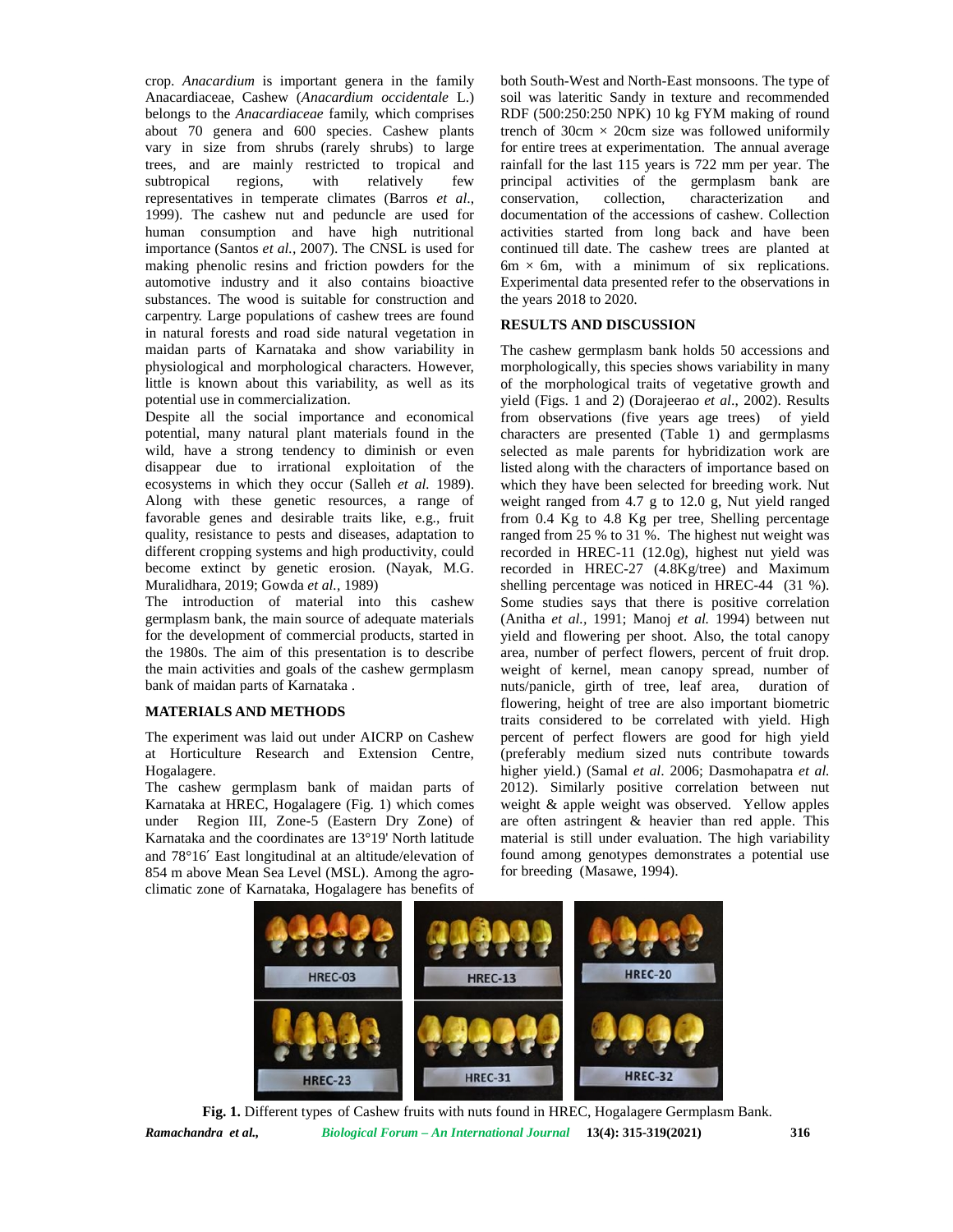

**Fig. 2.** Different types of Cashew fruits found in HREC, Hogalagere Germplasm Bank.

|                                                              |  |  | Table 1: Comparative performance of ten germplasm over three years for important economic traits |  |  |  |  |  |
|--------------------------------------------------------------|--|--|--------------------------------------------------------------------------------------------------|--|--|--|--|--|
| maintained at HREC Hogalagere (date of planting 25-09-2014). |  |  |                                                                                                  |  |  |  |  |  |

| Sr.No. | <b>Accession No.</b> | Single Nut weight $(g)$ |      |      |      | Yield/plant (Kg) |      | Shelling $(\% )$ |      |      |
|--------|----------------------|-------------------------|------|------|------|------------------|------|------------------|------|------|
| Year   |                      | 2018                    | 2019 | 2020 | 2018 | 2019             | 2020 | 2018             | 2019 | 2020 |
|        | <b>HREC-03</b>       | 7.2                     | 7.1  | 7.9  | 0.8  | 1.0              | 4.0  | 27               | 27   | 25   |
|        | <b>HREC-04</b>       | 6.6                     | 6.4  | 5.8  | 0.6  | 0.5              | 2.9  | 28               | 29   | 27   |
|        | <b>HREC-06</b>       | 9.0                     | 6.8  | 5.0  | 3.5  | 3.5              | 2.4  | 29               | 30   | 30   |
| 4.     | <b>HREC-10</b>       | 7.5                     | 6.8  | 5.0  | 2.4  | 1.6              | 4.8  | 26               | 27   | 25   |
|        | <b>HREC-11</b>       | 12.5                    | 11.4 | 10.0 | 0.8  | 0.8              | 2.1  | 27               | 26   | 25   |
| h.     | <b>HREC-13</b>       | 7.4                     | 7.1  | 6.3  | 1.1  | 0.5              | 2.9  | 27               | 28   | 27   |
|        | <b>HREC-14</b>       | 7.6                     | 7.8  | 5.5  |      | 1.7              | 3.7  | 29               | 27   | 29   |
| 8.     | <b>HREC-27</b>       | 7.0                     | 7.3  | 5.6  | 4.8  | 4.8              | 3.8  | 13               | 29   | 29   |
| 9.     | <b>HREC-39</b>       | 7.6                     | 6.8  | 5.0  | 0.4  | 0.6              | 2.2  | 29               | 31   | 28   |
| 10.    | <b>HREC-44</b>       | 7.5                     | 6.5  | 4.7  | 0.6  | 0.7              | 3.9  | 30               | 31   | 28   |
|        | $SEM +$              | 0.21                    | 0.17 | 0.21 | 0.27 | 0.03             | 0.08 | 0.82             | 0.58 | 1.16 |
|        | $CD$ at $5\%$        | 0.61                    | 0.50 | 0.62 | 0.81 | 0.08             | 0.23 | 2.44             | 1.73 | 3.43 |
|        | CV <sub>0</sub>      | 4.47                    | 3.97 | 5.73 | 8.05 | 3.08             | 4.13 | 3.92             | 3.55 | 7.33 |

|  | Table 2: List of germplasm accessions used in the experiment. |
|--|---------------------------------------------------------------|
|--|---------------------------------------------------------------|

| Sr. No. | <b>Accessions</b> | Sr. No. | <b>Accessions</b> | Sr. No. | <b>Accessions</b> | Sr. No. | <b>Accessions</b> | Sr.No. | <b>Accessions</b> |
|---------|-------------------|---------|-------------------|---------|-------------------|---------|-------------------|--------|-------------------|
|         | HREC-01           | 11.     | HREC-11           | 21.     | HREC-21           | 31.     | HREC-31           | 41.    | HREC-41           |
|         | HREC-02           | 12.     | HREC-12           | 22.     | HREC-22           | 32.     | HREC-32           | 42.    | HREC-42           |
|         | HREC-03           | 13.     | HREC-13           | 23.     | HREC-23           | 33.     | HREC-33           | 43.    | HREC-43           |
| 4.      | HREC-04           | 14.     | HREC-14           | 24.     | HREC-24           | 34.     | HREC-34           | 44.    | HREC-44           |
| 5.      | HREC-05           | 15.     | HREC-15           | 25.     | HREC-25           | 35.     | HREC-35           | 45.    | HREC-45           |
| 6.      | HREC-06           | 16.     | $HREC-16$         | 26.     | HREC-26           | 36.     | HREC-36           | 46.    | HREC-46           |
|         | HREC-07           | 17.     | HREC-17           | 27.     | HREC-27           | 37.     | HREC-37           | 47.    | HREC-47           |
| 8.      | HREC-08           | 18.     | HREC-18           | 28.     | HREC-28           | 38.     | HREC-38           | 48.    | HREC-48           |
|         | HREC-09           | 19.     | HREC-19           | 29.     | HREC-29           | 39.     | HREC-39           | 49.    | HREC-49           |
| 10.     | $HREC-10$         | 20.     | HREC-20           | 30.     | HREC-30           | 40.     | HREC-40           | 50.    | HREC-50           |



*Ramachandra et al., Biological Forum – An International Journal* **13(4): 315-319(2021) 317 Fig. 3a.** Leaf morphological variation at HREC, Hogalagere Cashew Germplasm Bank.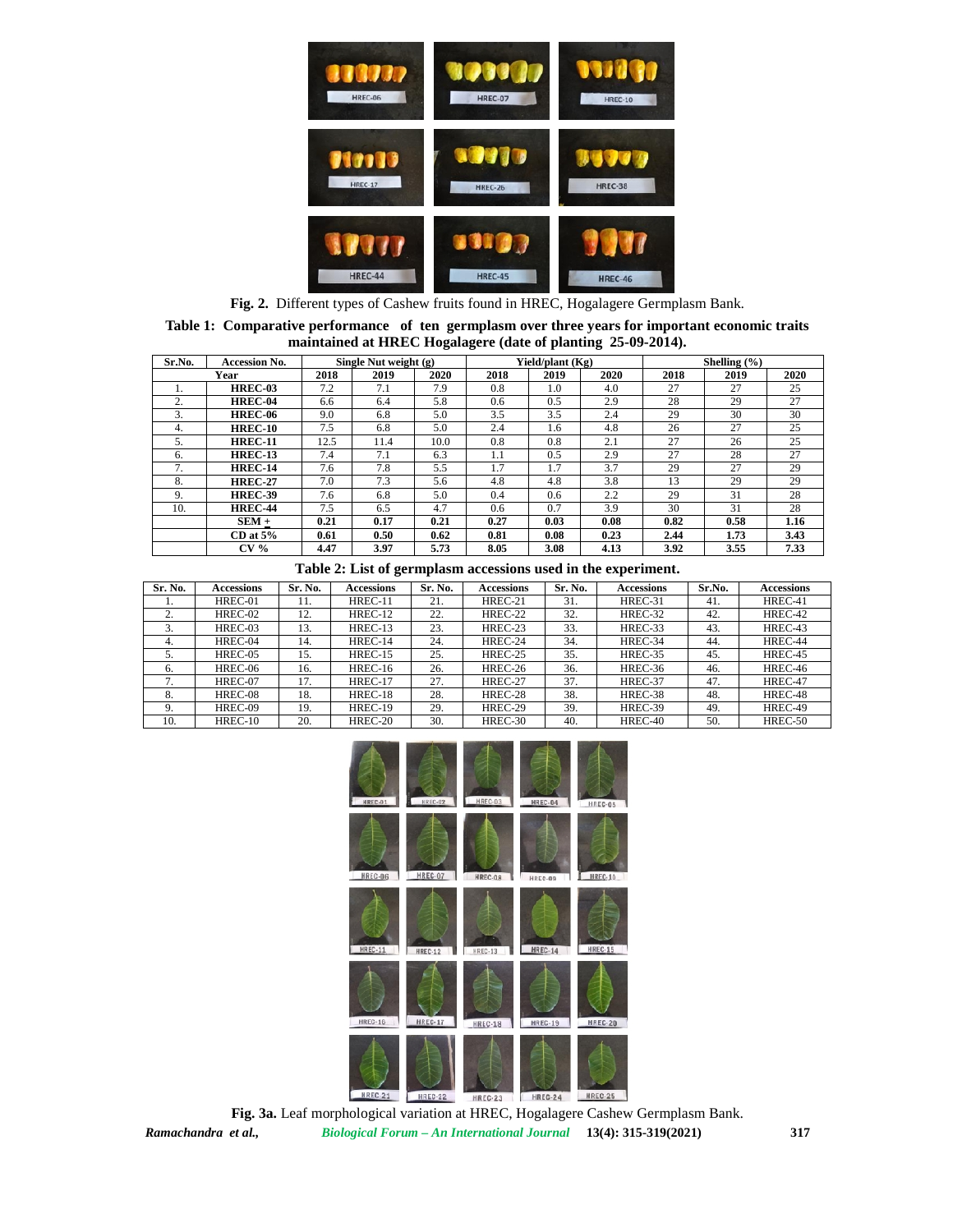

**Fig. 3b.** Leaf morphological variation at HREC, Hogalagere Cashew Germplasm Bank.



**Fig. 4**. GPS Location of HREC Hogalagere Cashew Germplasm Bank.

## **SUMMARY**

Cashew being an important crop for commercial cultivation in plain areas in recent days need lot of genetic resources to study for bringing new varieties or hybrids with bold nut size, high yielding, dwarf, semi dwarf, CNSL free, disease and pest tolerant germplasm for dryland areas etc Being a coastal crop the cashew germplasm collection and conservation shall become a priory for its improvement at plain region, Horticulture Research and Extension Centre, Hogalagere (UHS Bagalkot) is trying in this direction.

**Acknowledgement.** We greatly acknowledge the University of Horticultural Sciences, Bagalkot, India for the research facilities provided and to the Director, Directorate of Cashew Research (ICAR), Puttur, Karnataka, India for providing the financial and other facilities to carry out the study under AICRP on Cashew. We are also extending the acknowledgment to all the previous scientists and work force of AICRP Cashew and HREC Hogalagere. **Conflict of Interest.** None.

## **REFERENCES**

- Anitha, K., Ravisankar, C., & Reddy, D. S. (1991). Correlation and Regression study of Yield Components in Cashew. *The Cashew, 5*(1): 13-15.
- Barros, L. M., Paiva, J. R., Crisóstomo, J. R., & Cavalcanti, J. J. V. ( 1999). Hibridação docajueiro. In: A. Borém (ed.) Hibridação artificial de plantas. UFV, Viçosa, 191-220.
- Dadzie, A. M., Adu-Gyamfi, P. K. K., Opoku, J. Y., Akeperty, A., Opoku-Ameyaw Kwabena, Assuah Michael., Gyedu-Akoto, E., & Danquah, W. B. (2014). Evaluation of potential cashew clones for utilization in Ghana. Advances in Biological Chemistry. *Advances in Biological Chemistry*, *4*: 232- 239.
- Dasmohapatra, R., Rath, S., & Pattnaik, A. K. (2012). Performance of cashew entries/ varieties under eastern coastal plain of Odisha. *Environment and Ecology, 30*(3): 770-772.
- Dorajeerao, A. V. D., Ravisankar, C., & Reddy, M. L. N. (2002). Morphological and yield characters of certain promising clones of cashewnut under Bapatla conditions. *South Indian Horticulture, 50*(1/3): 151-